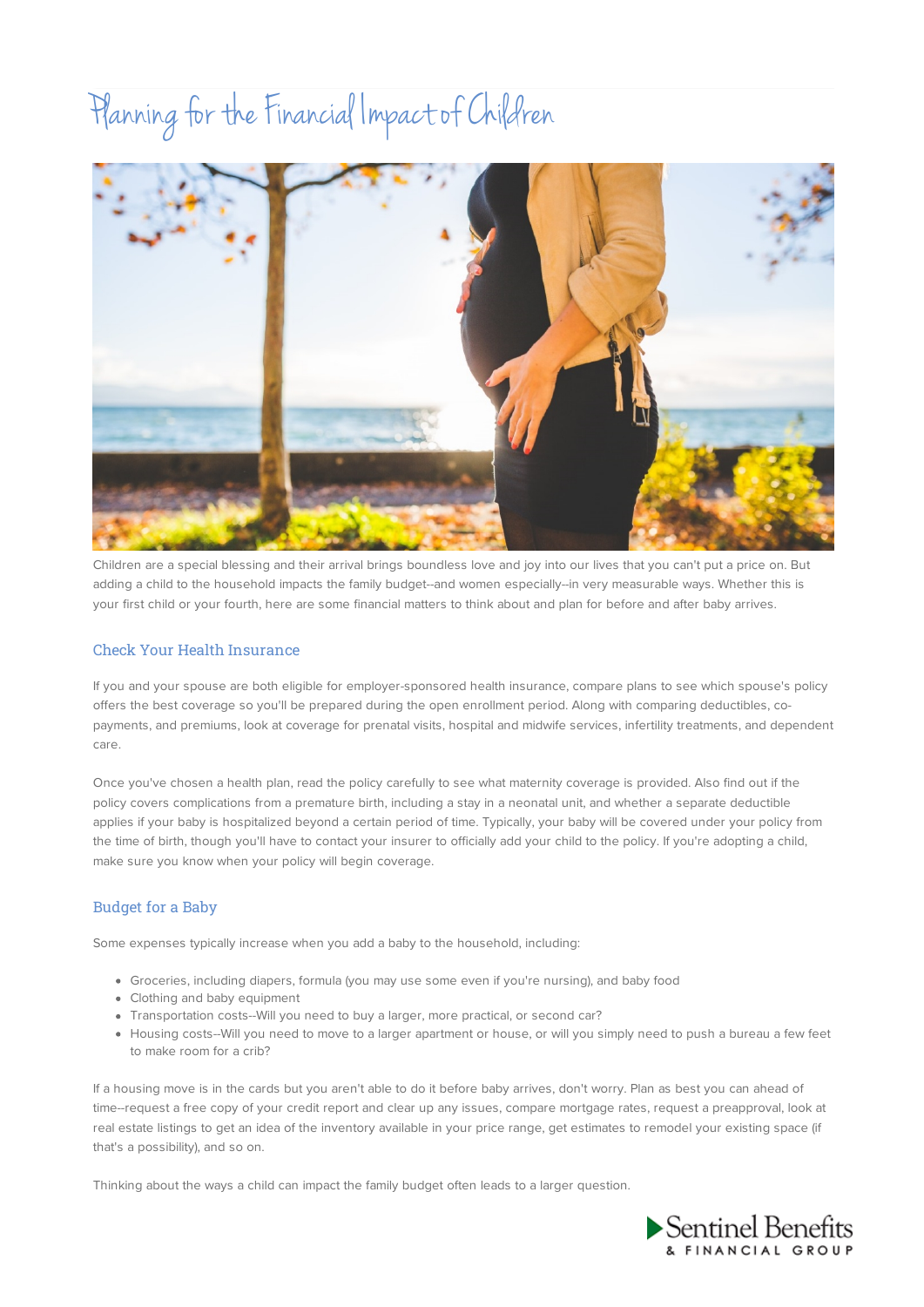## Will you go back to work?

The decision to go back to work after having a baby is a personal one, and often depends on many factors. Maybe you want to work because you enjoy your job, or maybe you have no choice but to work because it's the only way you can survive financially. Or perhaps you want to stay home and you've spent the past few years shoring up your finances. Whatever you decide, know that your decision isn't etched in stone. Women, much more so than men, tend to move in and out of the workforce to accommodate children. So whatever you do this year might not be what you're doing two, five, or ten years from now.

If you don't plan to return to work:

- Find out if your employer will pay you for any unused vacation/sick time.
- Be up-front about your plans and remain on good terms with your supervisor and colleagues in the event you change your mind about working or need a reference in the future.
- Pay down debt where possible.
- Try to live on one paycheck before you leave work, which can help you cut non-essential spending.
- If you have federal student loans, a deferment or forbearance request can give you a six-month reprieve from paying them.
- Continue to save for retirement--you can establish and contribute to your own IRA (traditional or Roth) based on your spouse's earnings under the spousal IRA rules.
- Keep your professional skills up-to-date by taking occasional courses, networking, reading trade publications, and so on, and be on the lookout for new opportunities.

If you plan to go back to work:

- Confirm your maternity leave with your employer. Does the company offer paid leave? Can you extend your paid time off with unpaid leave? Can your spouse take paternity leave? Make sure you know your rights under the law--the Family and Medical Leave Act requires 12 weeks of unpaid leave for certain employees.
- Talk with your supervisor about your current job responsibilities and plan for your leave as much as possible. Who will handle your work when you're out? What can you expect when you come back?
- If you'd like to modify your current schedule, think about your ideal work arrangement, then request a meeting with your supervisor to discuss your well-thought out proposal. Would you like to work full-time, but with two days telecommuting from home? Four longer days instead of five regular days? Part-time? Flex hours, like 12 p.m. to 8 p.m.? Every woman's situation is different in terms of spousal availability for child care and outside child care arrangements. Sometimes, a flexible work arrangement can mean the difference between being able to stay in the workforce or having to leave it, so it doesn't hurt to ask. And clearly, flexible work arrangements are the wave of the future as more women (and men) request them in order to balance work and family. If your boss has concerns, propose a trial period, for example 3 or 6 months, where both sides can come back to the table and evaluate how things are working.
- Start researching child care options now. Compare facilities, quality, cost, and availability. At work, contribute to a dependent care flexible spending account (if available) so your child care costs won't be part of your taxable income.

If you return to work, try to keep everything in perspective as best you can. Working outside the home with young children requires a significant amount of mental and physical stamina. For some women, it's the hardest, busiest time of their lives. At work, women may face supervisors who are skeptical of their dedication to the job or assume they can't or don't want to take on challenging, high-level assignments, which can limit opportunities for raises and promotions. At home, women in dual-earner households often face primary responsibility for a seemingly endless to-do list of household and child-related chores. If you're married, make sure your spouse is an equal partner in these responsibilities and that you're not trying to "do it all." Encourage open communication and realistic expectations. Even then, be prepared for times when it's hard to balance everything. In those moments, take comfort in the fact that you are providing for you and your child's financial future and doing the best you can.

Finally, remember that no arrangement is permanent. You might stay home for awhile and then decide you want to go back to work, or vice versa. Try to keep an open mind and be flexible when facing the realities, financial and otherwise, that come your way.

#### Build a Financial Foundation

You've had the baby, taken maternity leave, gone back to work, and things are going smoothly for the most part. But you can't stop there! Here are some other things you need to do: